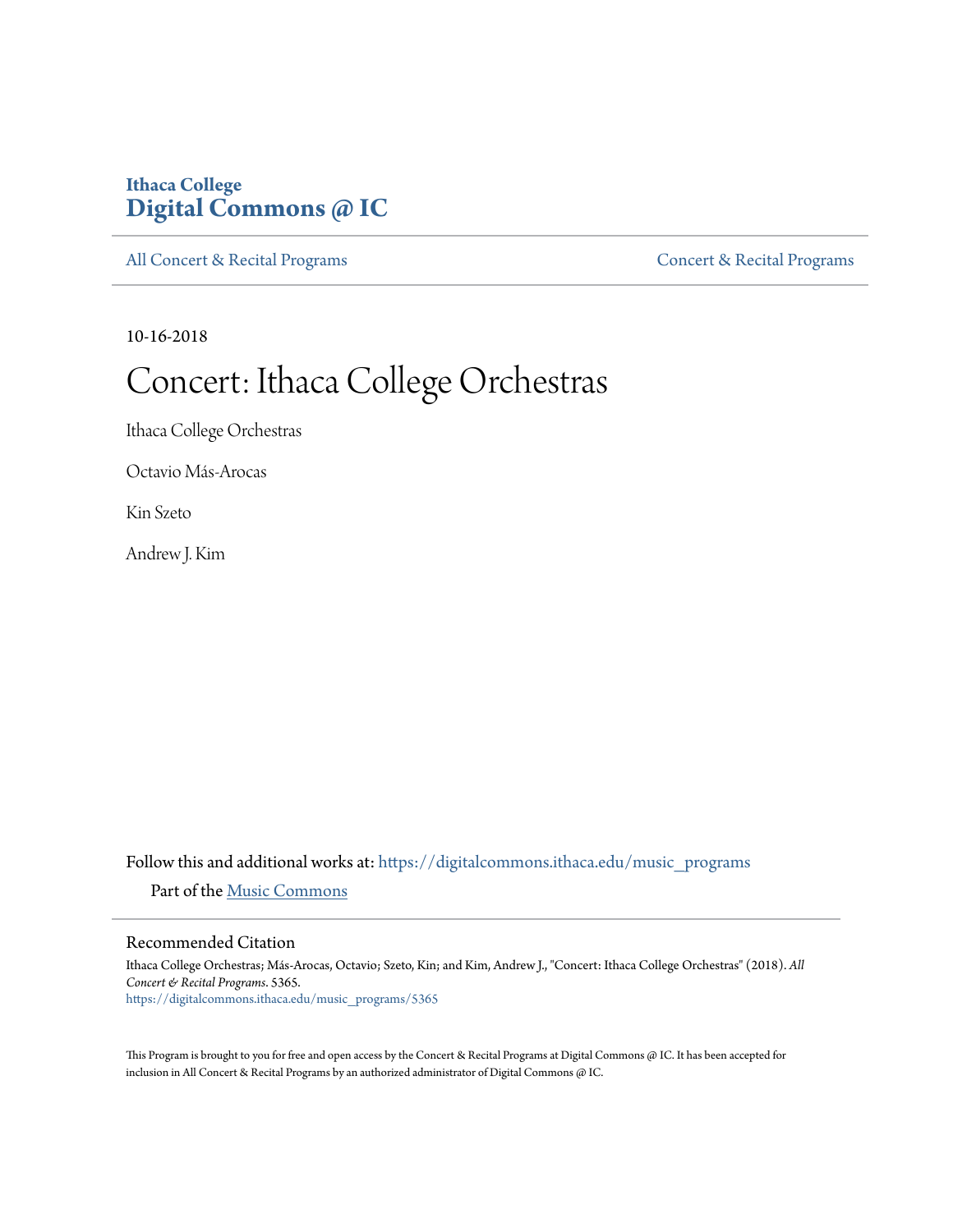# Ithaca College Orchestras

Octavio Más-Arocas, music director and conductor

**THES JUMPLEY CRITER FOR LIVEIG** 

**Finning** 

GRUPU, percussion soloists

Kin Szeto, conductor Andrew J. Kim, conductor

Tuesday, October 16th, 2018 8:15 pm

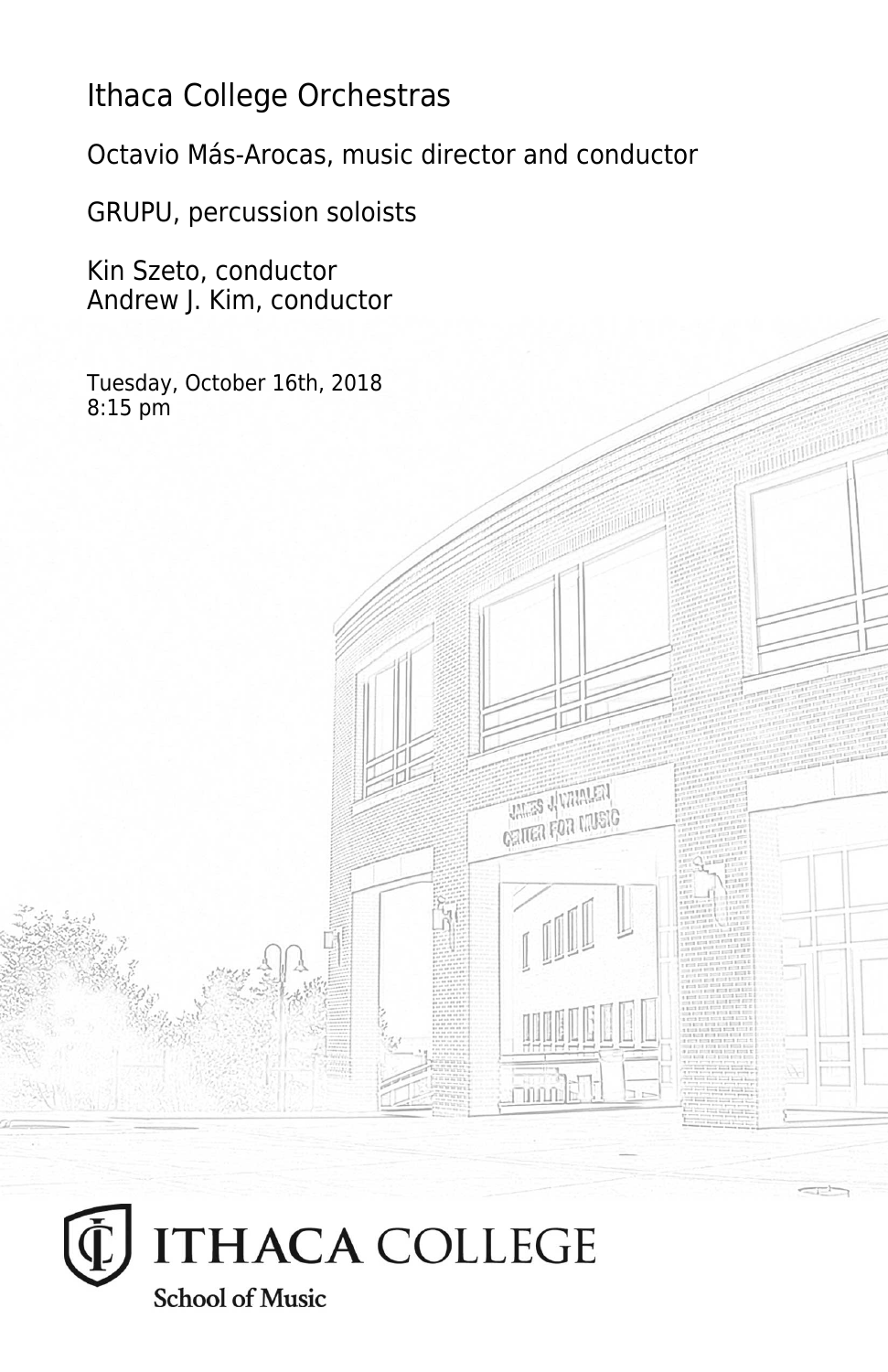Fanfare for Brass **Anna Marcus-Hecht** Anna Marcus-Hecht (b. 1997)

World Premiere, IC Orchestras Fanfare Project

Brandenburg Concerto No. 3 in G Major, Johann Sebastian Bach BWV 1048

(1685-1750)

I. Allegro

Kin Szeto, conductor

Bachianas Brasileiras No. 9 ann - No ann - Heitor Villa-Lobos

I. Prelude II. Fugue

Andrew J. Kim, conductor

Concerto No.2/a for Three Percussion and Orchestra, op. 109a

Marlos Nobre (b. 1939)

(1887-1859)

I. Dramático II. Lento - Estático III. Moto Perpetuo Presto

GRUPU, percussion

Batuque, from Reisado do pastoreio **Casa Contra Contra Contra Fernández** 

(1897-1948)

Octavio Más-Arocas, conductor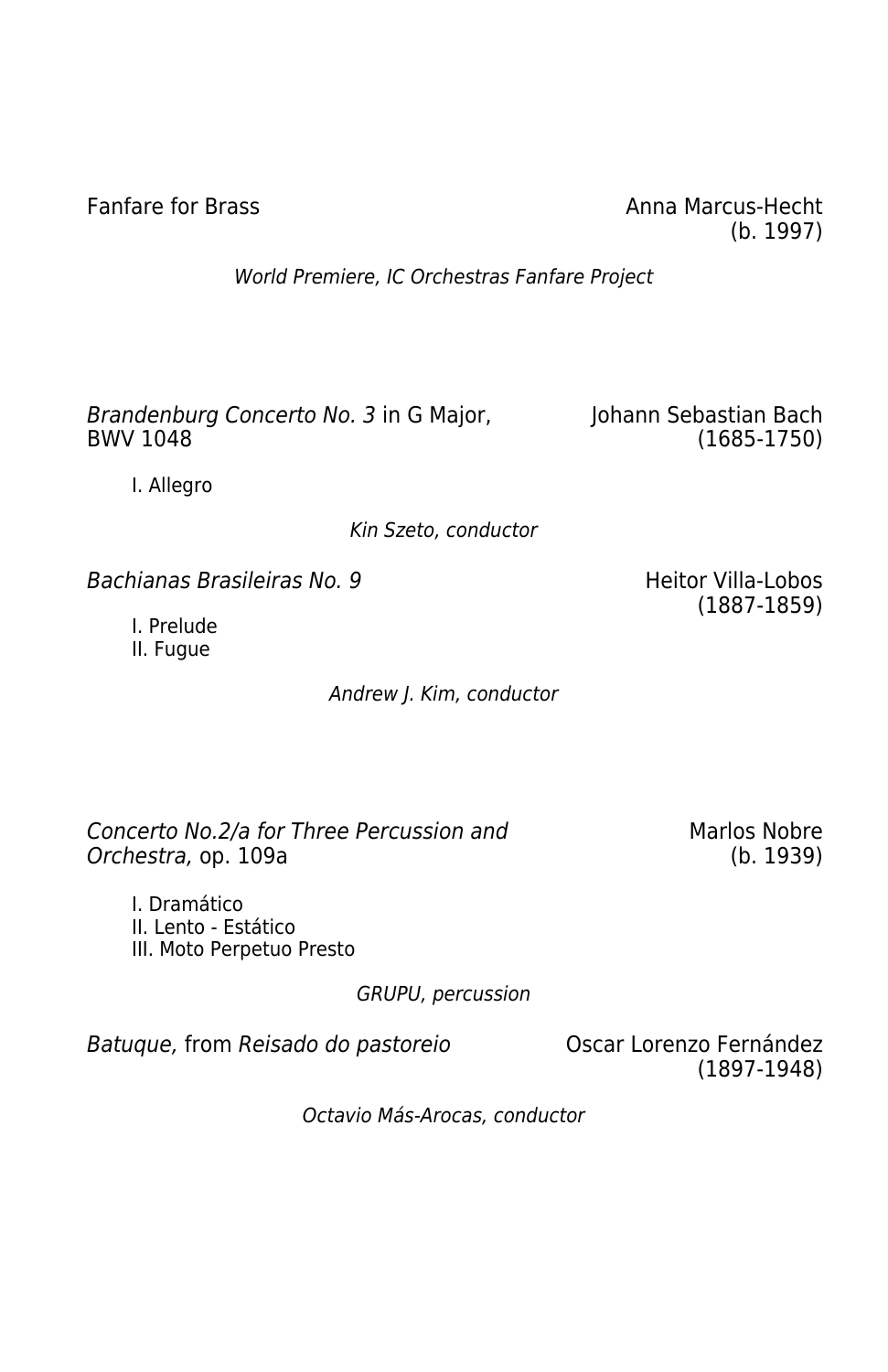# **J. S. Bach: Brandenburg Concerto No. 3**

 The Brandenburg Concertos are a collection of six instrumental works composed by Johann Sebastian Bach. While the composition date of the concerti is listed as 1721, scholars believe that they were written well before the date on which Bach presented these works to Christian Ludwig, the Margrave of Brandenburg at the time.

 The Third Brandenburg Concerto that we are performing tonight was written in the form of a concerto grosso, specifically for strings. The instrumentation consists of three violins, three violas, three cellos, and basso continuo with the inclusion of harpsichord. Though it is written for a string ensemble, Bach gives independent roles to each line, which helps to create an extraordinarily rich texture.

 The piece is introduced with a ritornello, a passage first played in the introduction and again at the conclusion. Bach uses this material with different combinations and juxtapositions to form the whole movement. This work has a very unexpected structure. The outer movements are in concerto grosso form. The second movement, however, is quite unusual. It consists of merely two chords that form a Phrygian half cadence, which is usually expanded as a cadenza of a solo violin or harpsichord. It then directly leads to the exciting finale, with the tempo and character of a gigue, a common characteristics of most of the concluding movements of Bach's dance suites.

Program note by Kin Szeto

# **Heitor Villa-Lobos: Bachianas Brasileiras No. 9**

 A towering figure of 20th-century Brazilian music, Heitor Villa-Lobos infused many musical influences, from Bach and 20th-century European music to Brazilian folk music, in his compositions. Though he was trained as a cellist by his father, his main interest was in the popular musical idioms of Rio de Janeiro and the rest of Brazil. In his early years, he traveled to remote parts of the country. Though some stories of these travels are dubious—one says he closely escaped cannibals' attacks—it is believed that he gathered many folk tunes during these expeditions. The influence of these songs is evident in his compositions, but having a penchant for learning music by ear, he never formally documented any of them. As a largely self-taught composer who called music creation his biological necessity, he preferred to compose in this freer and more spontaneous way, rather than in a more methodical approach.

On the other hand, Villa-Lobos was a great admirer of Bach. The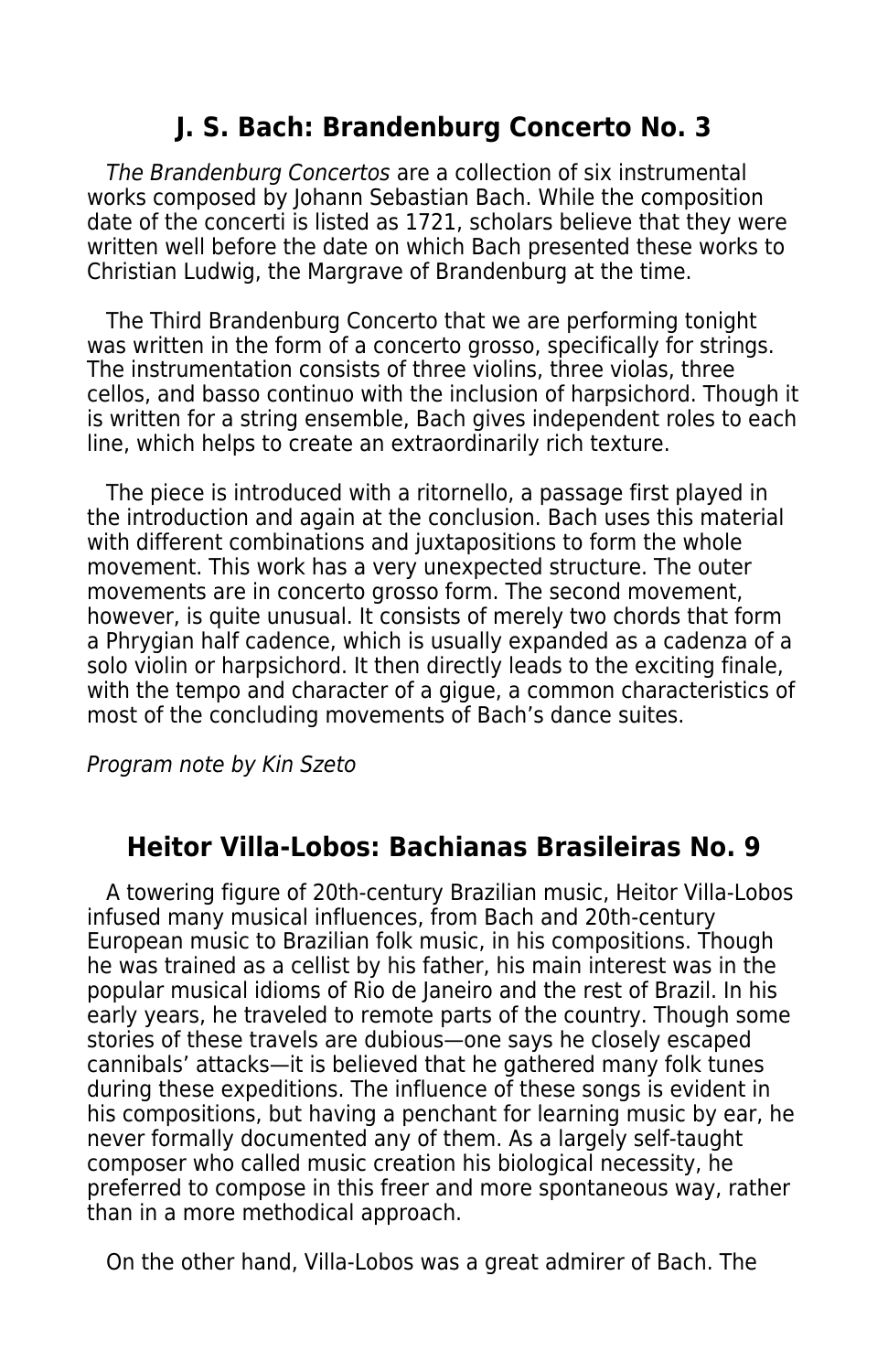nine Bachianas Brasileiras are his homage to Bach, who he considered "a kind of universal folkloric source, rich and profound." In these pieces, Villa-Lobos takes Brazilian folk elements and combines them with Baroque contrapuntal techniques. No. 9 is structured as a prelude and a fugue, which is a clear homage to Bach's Well-Tempered Klavier. However, most of the fugue is built on asymmetrical dance rhythm of 11/8 and modal themes, certainly influenced by folk music. As the fugue develops though, one can hear the late Romantic influence from lines that float on top of the Baroque melody while the brief use of whole-tone scale evokes early 20th-century techniques. Villa-Lobos brilliantly integrates these elements in an organic way, creating a coherent piece in which each successive phrase emerges from the previous one.

Program note by Andrew J. Kim

# **Fernández: Batuque, from Reisado do pastoreio**

 Born in Rio de Janeiro, Oscar Lorenzo Fernández was a composer, conductor, and educator. Before he turned forty, he founded the Conservatório Brasiliero de Música and remained its director until his death. Though his initial compositions were primarily influenced by Romanticism and Impressionism, he soon began incorporating sounds of his country into his works, from 3 Suites Brasileiras for solo piano and Canção sertaneja (Country Song) to tone poem Reisado do pastoreio (Reisado is a Brazilian cultural and religious festival), from which *Batuque* comes.

 The term Batuque refers to both the ritualized dance form and the music that accompanies it. The dance is performed in a circle and has a strong emphasis on rhythm, which is evident in the music as well. One can also hear its communal aspect in the call and response between the brass and the woodwinds in the middle section, after the dance has begun. As a larger musical form, it is typically structured as a gradual orchestral crescendo, with more and more instruments joining the texture as the piece dashes to the end.

# **Marlos Nobre: Concerto No. 2/a for Three Percussion and Orchestra**

 Marlos Nobre is one of the most prominent contemporary Brazilian composers. After finishing his initial studies in São Paulo, he travelled to Buenos Aires with a fellowship from the Rockefeller Foundation and studied with prominent composers such as Alberto Ginastera, Olivier Messiaen, and Aaron Copland. He has been active in North America as well, having been a student at Tanglewood where he worked with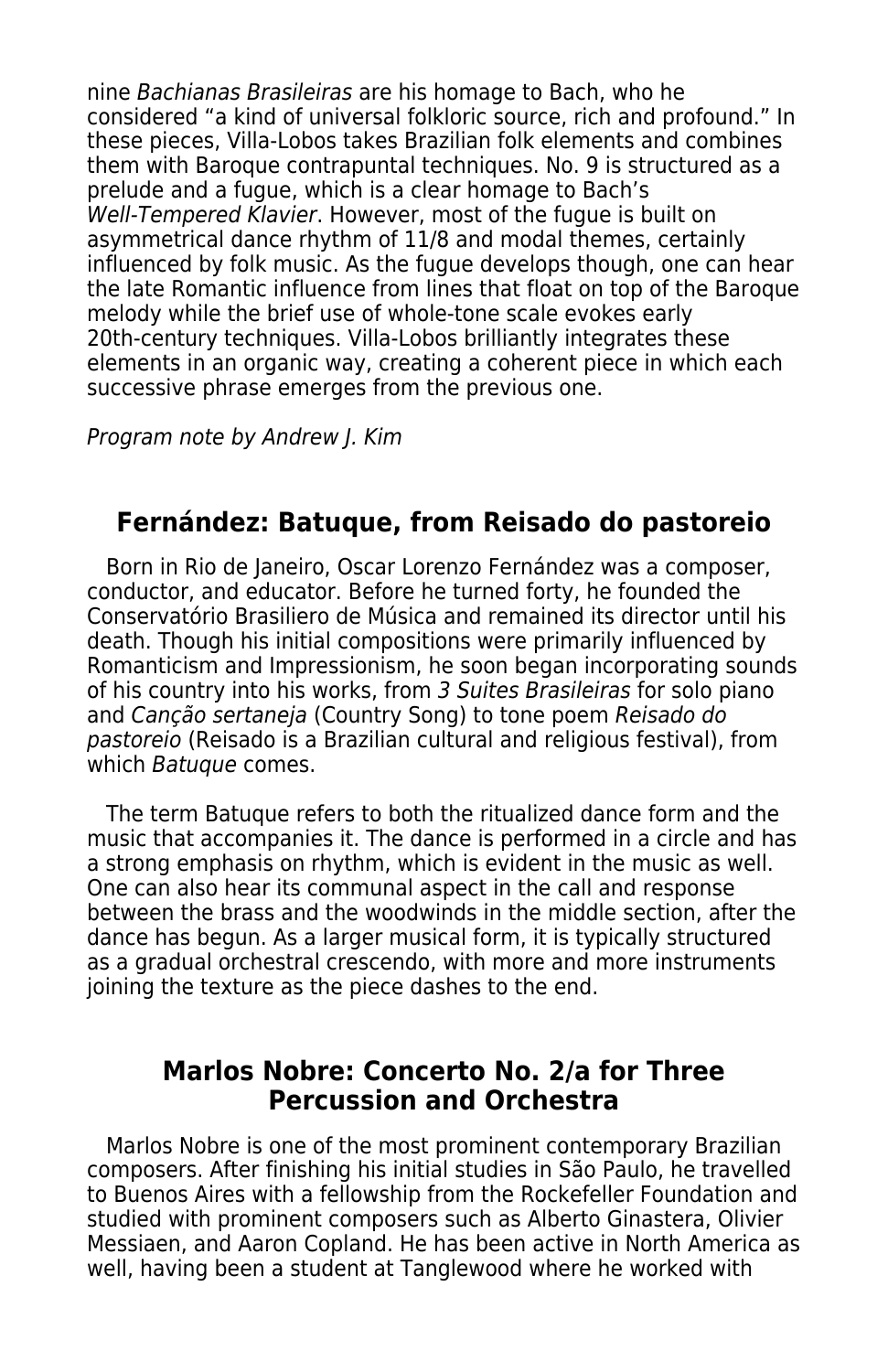Alexander Goehr, Gunther Schuller, and Leonard Bernstein, and later returning as a visiting professor at Yale, Arizona University, Indiana University, and the Juilliard School.

 His diverse musical influences are evident in this concerto. Rhythm, particularly polyrhythm, and dissonant harmonies generate the driving energy in the faster movements. Nobre manages to capture a sense of folk lyricism as well, with certain melodies that provide contrast to bouts of rhythmic intensity. After a boisterous ending to the first movement, time seems to stand still in the second movement, with the emphasis shifting from rhythm to orchestral colors and virtuosic solo playing. Relentless and unstoppable rhythmic drive and syncopation return in the last movement, appropriately marked, "moto perpetuo."

Program notes by Andrew J. Kim

# **Fernando Hashimoto**

 **Fernando Hashimoto** is Associate Professor of Percussion at University of Campinas/UNICAMP in Brazil, where he has been developing research about Brazilian percussion repertoire. He is currently Vice Rector for Outreach and Culture of UNICAMP and head of the research group of CNPq/UNICAMP: Percussão Brasileira. Fernando served for sixteen years as Principal Timpanist of Campinas Symphony Orchestra.

 Hashimoto earned his Doctoral degree in performance/percussion at The City University of New York under a Fulbright/CAPES scholarship, and obtained his Master and Bachelor degrees in music at University of Campinas. As recitalist and soloist Fernando has been performing in several orchestras overseas and has been giving masterclasses in Brazil, Argentina, Uruguay, Croatia, Sweden, Netherlands, Puerto Rico, England, Germany, Spain, Turkey, Chile, Czech Republic, France, Ireland, Peru, Slovenia, Noway, Finland, Denmark, and the United States where he had performed in 27 different states. After his debut in New York, the New York Times critics considered his recital an " unforgettable and astonishing performance".

 As chamber musician Hashimoto has performed with the American soprano Monica Harte, as well as the duo Nuance, and with contemporary ensembles such as CONtempoand gccontemporaryensemblebased in New York, and Valerius Ensemble in Amsterdam.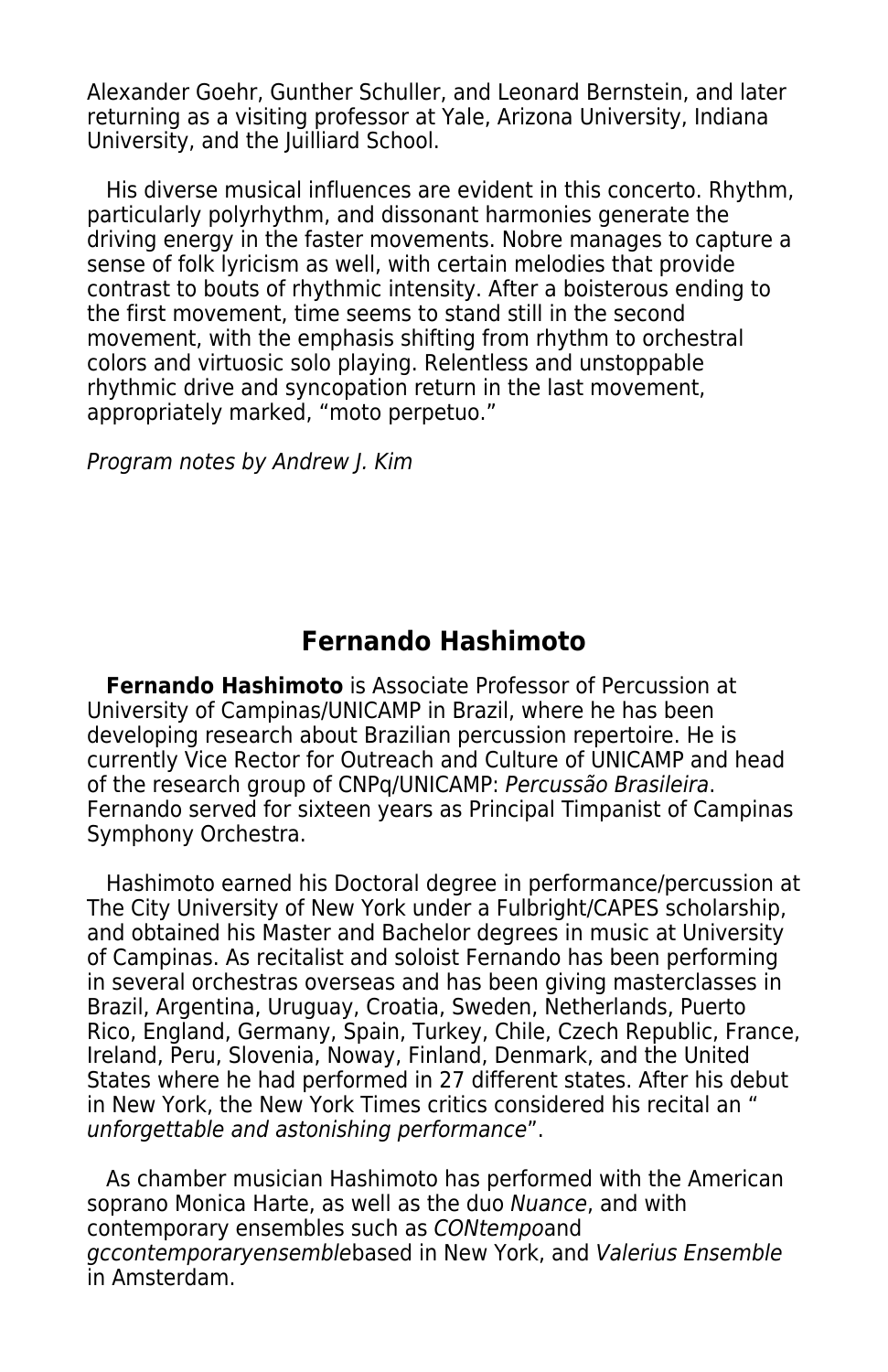Recognized as a specialist in the Brazilian percussion repertoire, Fernando premiered more than 50 works from Brazilian composers, including many works commissioned or dedicated to him. Fernando is recipient of the 2007 Percussive Arts Society Outstanding Service Award, in recognition of his service and dedication to the percussive community. His recordings feature the CDs: Brazilian Concertos for Percussion, and Configurations for Contemporary Percussion. Fernando Hashimoto is endorser artist of Zildjian (USA), Adams (Netherlands) and Schagerl Drums (Austria).

## **GRUPU**

 **The GRUPU** – University of Campinas Percussion Ensemble celebrates its 20 years of activity in this season performing several special projects. Created and directed by Fernando Hashimoto, the GRUPU features bachelor's, master's, and doctoral degree students from the University of Campinas. The ensemble has established regular seasons consisting of plenty of concerts, recordings, television and radio appearances. Concerts have been performed in the United States, Europe and South America.

 One of the projects this season is the execution of three concerti for percussion and orchestra written by Brazilian composers, which will be played by different orchestras throughout the season and will also be released on CD at the end of the project. The works chosen are: Concertante for Percussion, Orchestra and Magnetic Tape (1968), by Sergio O. Vasconcellos Corrêa, Concerto for Percussion (1990), by Mario Ficarelli, and Concerto No. 2a for Percussion and Orchestra ( 2011), by Marlos Nobre.

 members: Fernando Hashimoto, Rodolfo Arilho, and Rafael Peregrino.

# **Octavio Más-Arocas**

 **Octavio Más-Arocas** is a versatile and dynamic conductor whose achievements demonstrate his talent and musicianship. Más-Arocas is currently the Music Director and Conductor of the Mansfield Symphony Orchestra in Ohio, Principal Conductor of the Marquette Symphony Orchestra in Michigan, the Director of Orchestras and Professor of Orchestral Conducting at Ithaca College in New York, Conductor-in-Residence at the Cabrillo Festival of Contemporary Music in California, and conductor of the Interlochen Philharmonic at the Interlochen Arts Camp in Michigan.

An award-winner conductor, Mr. Más-Arocas won the Robert J. Harth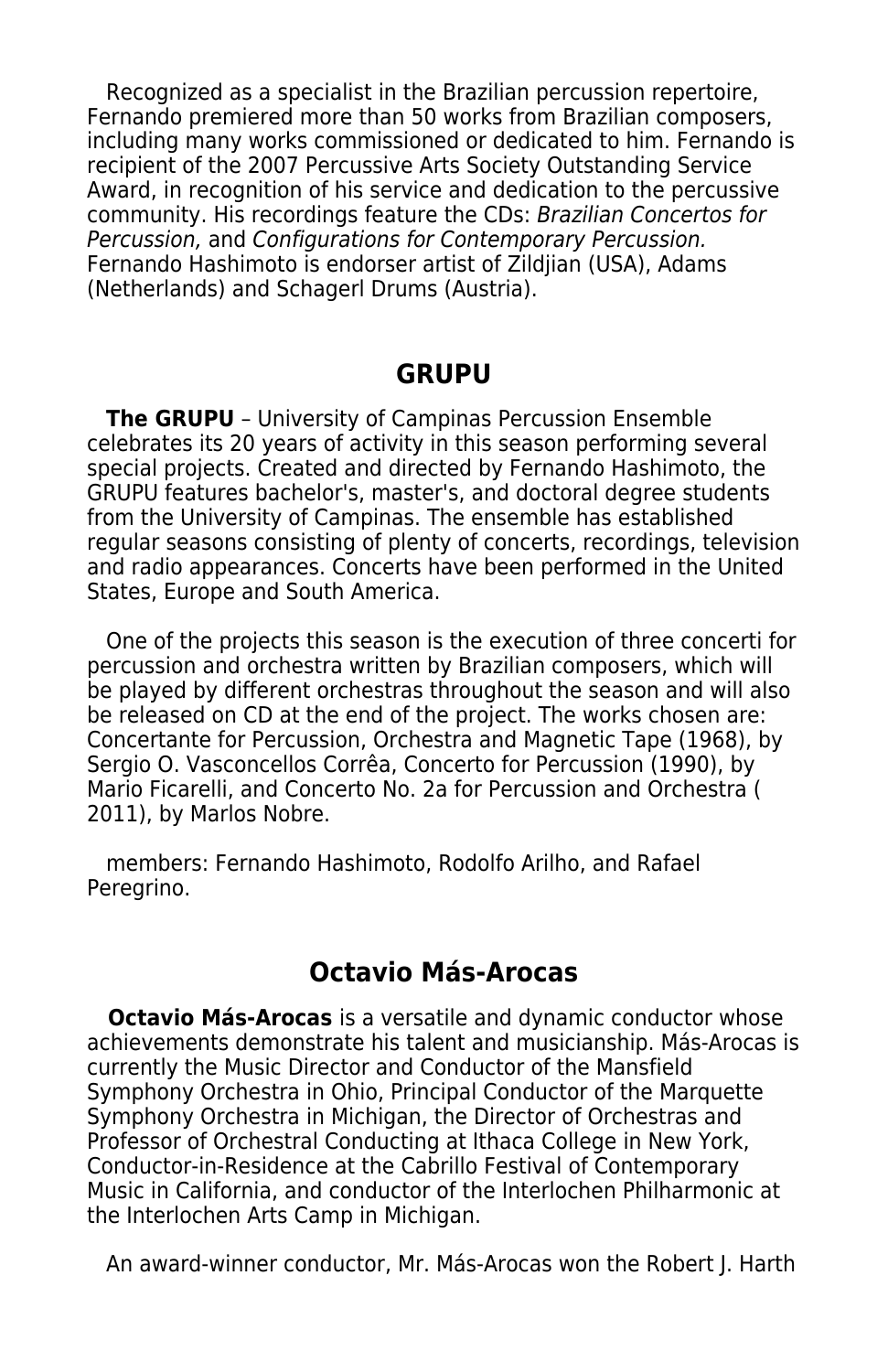Conducting Prize at the Aspen Music Festival, the Felix Mendelssohn-Bartholdy Award, given by Kurt Masur, is the recipient of the Thelma A. Robinson Award from the Conductors Guild, a Prize Winner of the Third European Conductors Competition, and a winner of the National Youth Orchestra of Spain Conductors Competition. In 2012, Mr. Más-Arocas was selected by the League of American Orchestra to conduct the Fort Worth Symphony Orchestra in a showcase event during the League's National Conference in Dallas.

 Chosen by Kurt Masur, Mr. Más-Arocas was awarded the prestigious Felix Mendelssohn-Bartholdy Scholarship. Consequently, he worked as Maestro Masur's assistant with the Leipzig Gewandhaus Orchestra and the Helsinki Radio Orchestra, and made his German conducting debut with the Leipziger Symphonieorchester. The offer came after Mr. Más-Arocas' New York debut concert sharing the podium with Maestro Masur and the Manhattan School of Music Symphony.

 Mr. Más-Arocas served as Principal Conductor of the Green Bay Symphony Orchestra, Wisconsin, and held the positions of Director of Orchestral Studies and Opera Conductor at the Lawrence University Conservatory of Music in Wisconsin, Director of Orchestral Studies and Associate Professor of Conducting at the Baldwin Wallace University Conservatory of Music in Ohio, Director of Orchestras at the Interlochen Arts Academy in Michigan, Resident Conductor of the Sewanee Summer Music Festival in Tennessee, and Assistant conductor of the National Repertory Orchestra in Colorado. In 2013, simultaneously to his work with the Lawrence Symphony Orchestra, Mr. Más-Arocas was the Resident Conductor of the Unicamp Symphony Orchestra in Campinas, Brazil, where he also was a Visiting Professor of conducting at the Universidade Estadual de Campinas. Mr. Más-Arocas spends part of his summers in the Grand Traverse area, where he continues his association as conductor at the Interlochen Center for the Arts. In addition, he has worked with the Alabama Symphony Orchestra as a regular cover conductor.

 In the last few years Mr. Más-Arocas has conducted orchestra across North and South America and Europe including the Filarmonica George Enescu in Romania, the Orquesta de Valencia and Granada City Orchestra in Spain, the Leipziger Symphonieorchester in Germany, the Orquestra Sinfônica da Unicamp in Brazil, the Green Bay, Traverse City, Bluewater, Fort Worth, Spokane, Toledo, Phoenix, Memphis, Kansas City, and San Antonio Symphonies, the National Repertory Orchestra, the Manhattan School of Music Symphony, the orchestras of Viana do Castelo and Artave in Portugal, the Interlochen Philharmonic, the Universidad Nacional Autonoma de Mexico Philharmonic, the Rosario Symphony in Argentina, Kharkov Symphony in Ukraine, the National Youth Orchestras of Portugal and Spain, the Pescara Symphony in Italy, the Amsterdam Brass in the Netherlands, and the Ciudad Alcala de Henares Symphony. In addition, Mr.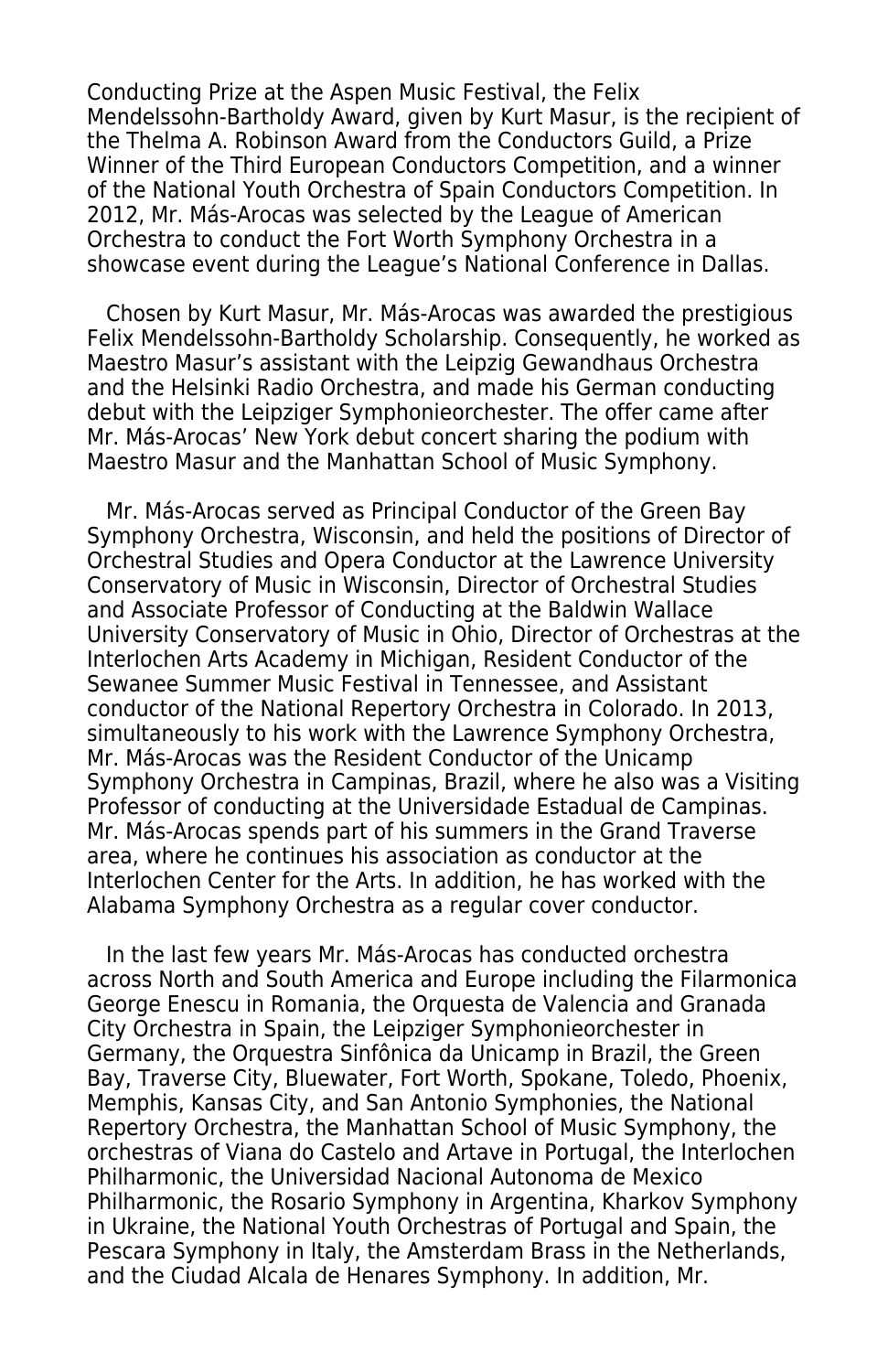Más-Arocas has served as assistant conductor at the Madrid Royal Opera House.

 Mr. Más-Arocas was assistant conductor of the National Repertory Orchestra, which he conducted in subscription, family, and pops concerts. As the Resident Conductor at the Sewanee Summer Music Festival he conducted the Festival, Symphony, and Cumberland Orchestras. Other festival appearances include the Aspen Music Festival, the Cabrillo Festival of Contemporary Music, the Festival Internacional Carlos Gomes in Campinas, Brazil, the Interlochen Music Festival, the Bach Festival at Baldwin Wallace University, and the MidAmerican Center for Contemporary Music.

 His ability to work, inspire, and transform young talents has lead him to be a frequent guest conductor with prominent music education organizations and ensembles around the world. He has worked with the World Youth Symphony Orchestra, the national youth orchestras of Portugal and Spain, has conducted All-State Honor Orchestras, and has been in residence with university orchestras in Chicago, Portugal, and Brazil. Mr. Más-Arocas has lead tours with the National Youth Orchestra "Templarios" of Portugal, the Interlochen Symphony, the Baldwin Wallace Symphony, and toured Argentina with the Silleda Wind Symphony.

 Mr. Más-Arocas is in demand as conducting teacher. He is on faculty on two of the world most competitive conducting workshops, the Cabrillo Festival Conducting Workshop and the Ithaca International Conducting Masterclass, and he leads the very selective graduate orchestral conducting program at Ithaca College.

 Mr. Más-Arocas is an alumnus of the prestigious American Academy of Conducting at Aspen, where he studied with David Zinman. He completed doctoral studies and his main mentors include Kurt Masur, Harold Farberman, and Emily Freeman Brown.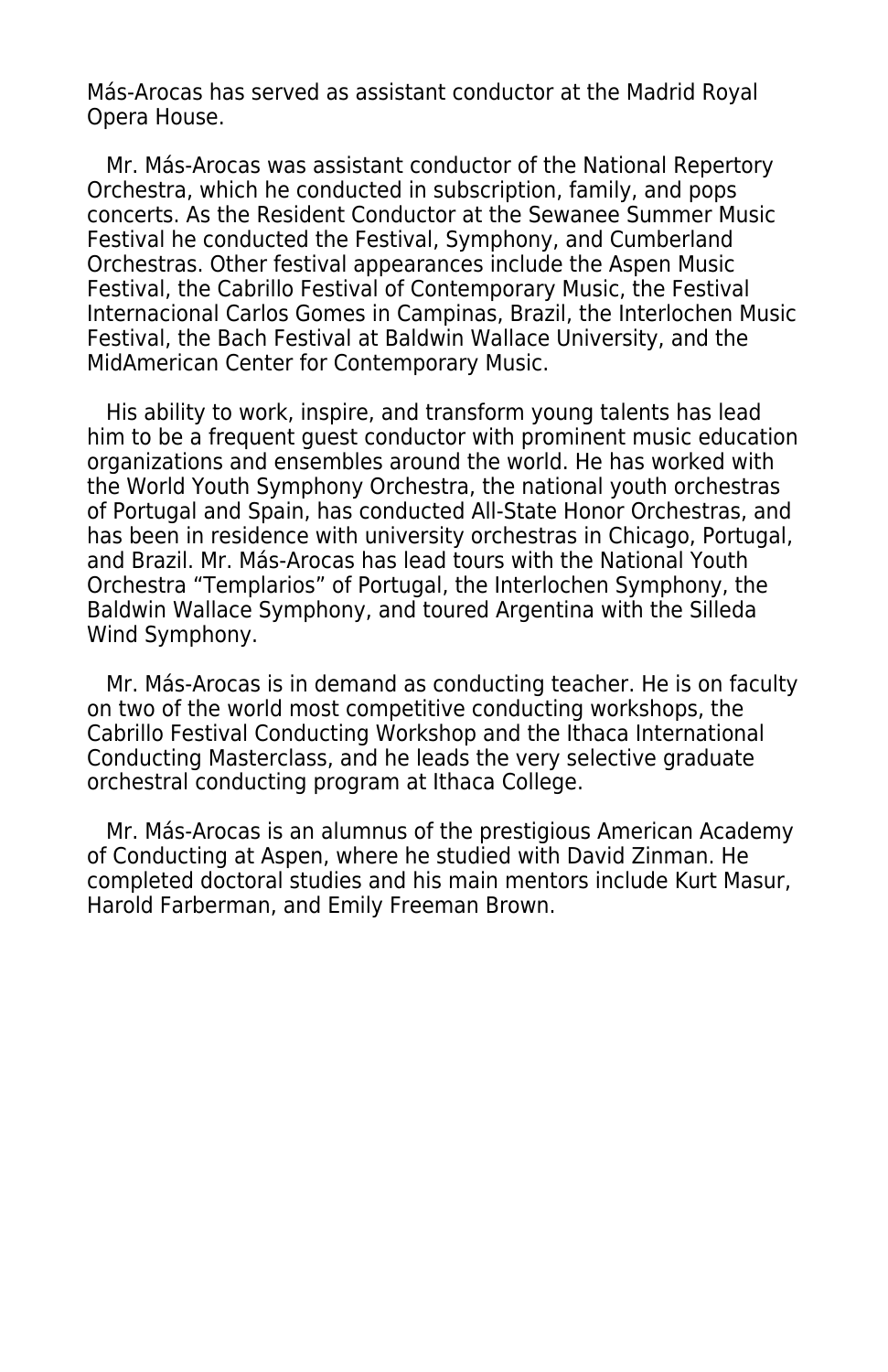**Kin Szeto** began his conducting training at the Hong Kong Academy for Performing Arts as a student of Perry So, First Prize winner of the Fifth International Prokofiev Conducting Competition and former Associate Conductor of Hong Kong Philharmonic. His other conducting mentors include maestros Larry Rachleff, Donald Schleicher, Markand Thakar, Kirk Trevor and Tomas Netopil. In his early career, Szeto served as a professional performer in traditional Chinese music. He was formerly the youngest member in the world-famous Hong Kong Chinese Orchestra. Szeto holds a Bachelor's degree in Erhu and Gaohu. Drawing upon his experience with Chinese music, Szeto pursues a distinct and extraordinary conducting style.

 As a recipient of the Hong Kong Scholarship for Excellence Scheme and the Ithaca College Scholarship, Szeto is now pursuing his Master's degree in Orchestral Conducting at Ithaca College under the mentorship of Professor Octavio Más-Arocas. Szeto is the co-director of the Ithaca College Sinfonietta, guest conductor of the Ithaca College Contemporary Music Ensemble, and cover conductor of the Cornell Chamber Orchestra. He is also a graduate assistant for the Ithaca College Orchestras and conducting classes. In addition, Szeto was awarded the title of "Hong Kong Scholars" and "Hong Kong Ambassador" by the Hong Kong government for his supreme performance in the industry.

 In this summer, with great honor, Szeto was invited to participate in conducting workshops in the renowned Cabrillo Festival of Contemporary Music and the inaugural season of Music in the Alps International Music Festival.

# **Andrew J. Kim**

**Andrew J. Kim** is excited to begin his first year as a student of Maestro Octavio Más-Arocas at Ithaca College. Previously, he studied Music and English Literature at Swarthmore College, where he served as the assistant conductor to the College Orchestra, Wind Ensemble, Chorus, and Garnet Singers. His previous teachers include Andrew Hauze, Joseph Gregorio, Gary Gress, and Matthew Caretti.

 As an orchestral conductor, Andrew has performed with distinguished artists such as the Jasper String Quartet and David Kim, the concertmaster of the Philadelphia Orchestra. As a choral conductor, he won the undergraduate conducting competition hosted by ACDA-PA and participated in a masterclass with the legendary pedagogue Jerry Blackstone at the Eastern division conference. Other masterclass teachers include Markand Thakar, Maurice Peress, and Roomful of Teeth. He is deeply grateful for all the excellent guidance and mentorship he has received so far in his life.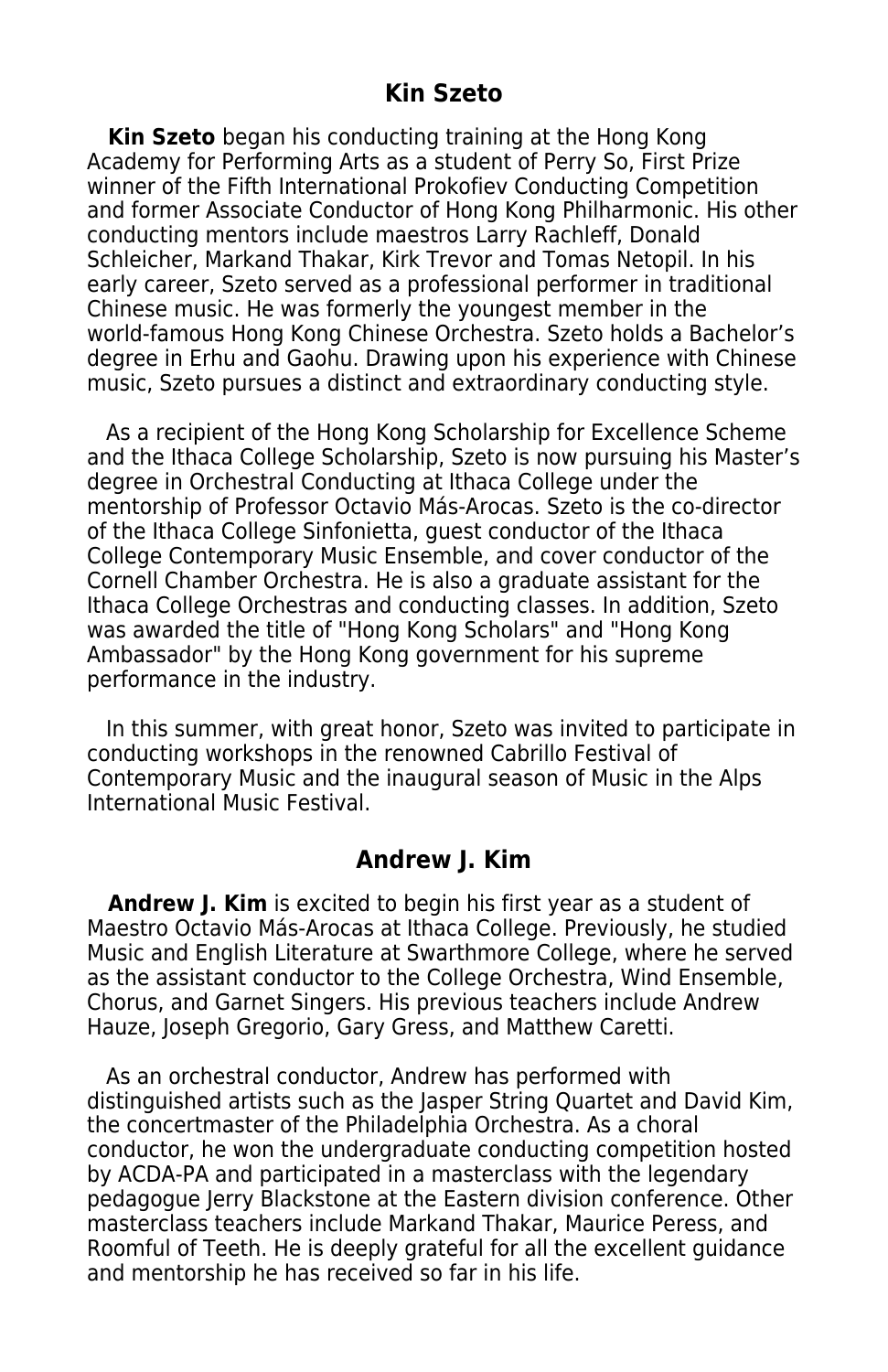### **Ithaca College Chamber Orchestra**

### **Violin I Viola Bass**

Leland Chan **Christopher Chen** Sam Higgins Peter McGarry **Molly Crocker** Brandon Kulzer Rachel Steiner Tristan Vinzons Allison Quade **Harpsichord** 

Marybeth MacKay **David Shane** Katelyn Levine **Hannah Weibley** Hannah Brule Caroline Andrews Ashley Apanavicius Emma Scheneman Amanda Cain Charlie Siegener Miranda Crosley Colleen d'Alelio Liam Mazierski

Tyler Bage **Alora Foster** Alora Foster Adam Siegler

**Violin II** Hideo Schwartz

Yana Onufriychuk Sam Stein Zachary Naughright

**Cello** Jiyue Ma

### **Ithaca College Symphony Orchestra**

**Violin I Bass Trumpet** Reuben Foley Jonathan Hoe Kristen Kasky Anna Lugbill August Bish **Daniel McCaffrey Manuel Ryan Petriello Frombone**<br>Timothy Ryan Parham Finani Barber **Trombone** Andrea Dollinger Timothy Ryan Parham Emani Barber **Andrea Dollinger Constructs**<br>Emily Scicchitano **Emani Barber Andrea Barber Andrea Plathew** Flores Emily Scicchitano<br>Helen Newell **Flute** 

Gabriella Stout Lily Mell Stefanie Nicou • Dan Syvret Harris Andersen Masakazu Yasumoto Bethany Cripps **Percussion**<br>Caroline Ryan (cor anglais) Grace Asunc

Karly Masters **Camillage Baniel Jaggars**<br>
Ressica Herman Salec Targett (b. Sarah Nichols **Piano** Simone Cartales **Bassoon**<br>Maria Dupree **Bassoon**<br>Andrew Meys Maria Dupree **Andrew Meys**<br>Alvssa Budzvnski kartes Seth Barrett

### **Cello**

Melanie Sadoff **Horn Harp** Elizabeth Carroll Jennie Davis

Matthew Suffern<br>August Bish

Abby Ferri • **Violin II Krysten Geddes § Tuba**<br>Peter Nowak **Band Herbert** Basmir

(cor anglais) Grace Asuncion

Jacob Shur Erin Dowler Ian Lisi Alec Targett (bass.)

Alyssa Budzynski Seth Barrett **Celesta** Emily Roach (contra.)

Katelyn Miller **Emma Brown-Shaklee**<br>
Dylan Costa **Eliah Zelava** Dylan Costa Elijah Zelaya **•** principal in Malachi Brown Baily Mack Fernández Owen Lundeen (asst.)

Matt Brockman<br>Kristen Kaskv

Johanna Wiley

Jasmine Pigott

**Oboe Timpani** 

Jordan Braverman **Viola Clarinet** Giancarlo Levano<br> **Claring Claring Claring Claring Claring Claring Claring Claring Claring Claring Claring Claring Claring Clari** 

Samantha Turley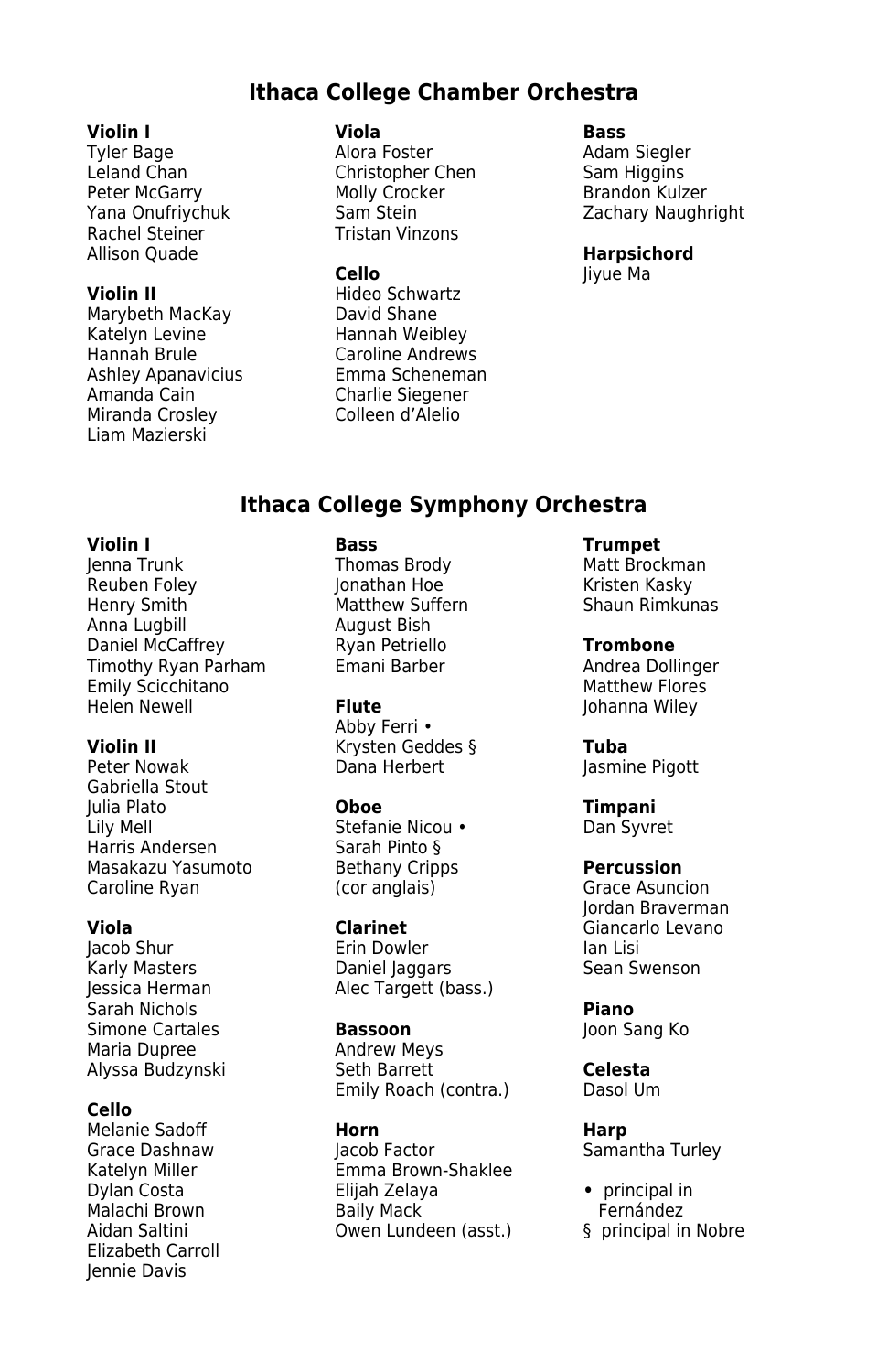# **Acknowledgements**

Concerts and Facilities **1998 Webcasting**<br>Erik Kibelsbeck 1998 Luke Kling Erik Kibelsbeck **Bulla** Luke Klingensmith<br>Alex Kemp

lack Edwards

Library of Ensemble Music<br>Becky Jordan (International Social Media

Jessica Herman

Graphic Design Emma Brown-Shaklee Zane Carnes Reuben Foley

 \* We would like to thank all faculties from the instrumental studios for their work and support.

 \* Special thanks to the percussion faculty Gordon Stout, Conrad Alexander, Greg Evans, and the students of the percussion studio for all their work in making this project happen.